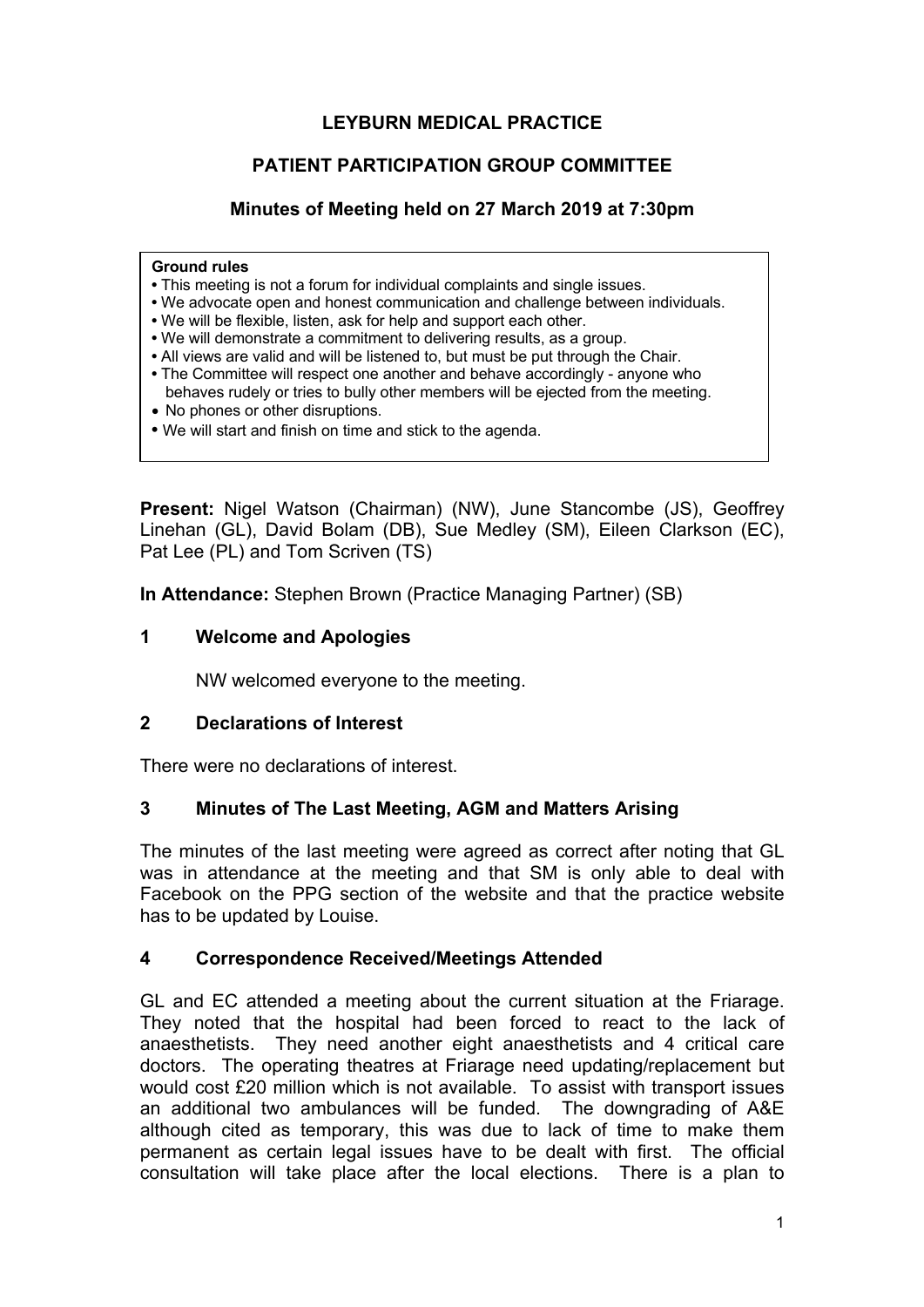increase low risk elective surgery at the Friarage but it was noted that all colorectal surgery has already ceased as has abdominal hysterectomies. Clinical care following surgery at James Cook will take place at the Friarage. There are wards at the Friarage which are currently mothballed but more staff would be needed to reopen these wards. Resulting parking and transport issues were also noted.

#### Minor Injuries

SB said that Amanda Bloor had been forced into a decision about funding to avoid being put into special measures and that cutting the minor injuries service was the option selected to save funding. A special arrangement has been made for Central Dales and Reeth because they are more than 20 miles from the nearest urgent care centre of Northallerton but they have only been given funding on a retainer basis not a cost per patient. It is hoped that the planned intermediate care centre at Catterick will meet the need for minor injuries but that is still in the planning system. GL will be attending the scrutiny meeting on Friday of RDC. SB noted that information put on the practice Facebook page this week has already had 3000 hits (Leyburn) and 2000 (Harewood) and that the comments left made it clear that the patients understood that the ending of the minor injuries service was due to the CCG and not the practice.

No other correspondence had been received or meetings attended.

# **5 Integrated Care Systems**

SB reported that there is a move underway to create a North Yorkshire ICS but it is unclear how this would work legally. The current situation of HRW being incorporated into North East and Cumbria is being made difficult due to many links and services with North Yorkshire. The original map will need some sort of legislation and will need to be dealt with quickly this year. The CCG will become a strategic commissioner. There is not sufficient funding for the current situation to continue. Primary Care Networks will be the building blocks of the ICS and will go live on 1 July 2019. All practices in Richmondshire will be part of a PCN and have been given until 15 May to sign up to this. Any new funding will go to the PCN's rather that the individual practices. Every PCN has to have a Clinical Director with funding for this position to cover one day a week, the Clinical Director has already been appointed – Richard James, who is a GP at Scorton. There is a long-term plan for consolidation of GP practices to cover between 30 – 50,000 patients. The Clinical Director will be an accountable person, accountable to both the CCG and practices. SB said that the situation is evolving rapidly with a transitional year of 2019/20. There is no anticipation of change to services currently provided however there will be funding for social prescribers, pharmacists, physiotherapists, physician associates and mental health staff. It was noted that only 70% funding is being made available for these services with the remaining 30% funding having to be found by practices. However, an additional pot of funding will be made available after five years which will be the equivalent of the 30% not funded currently. In response to a question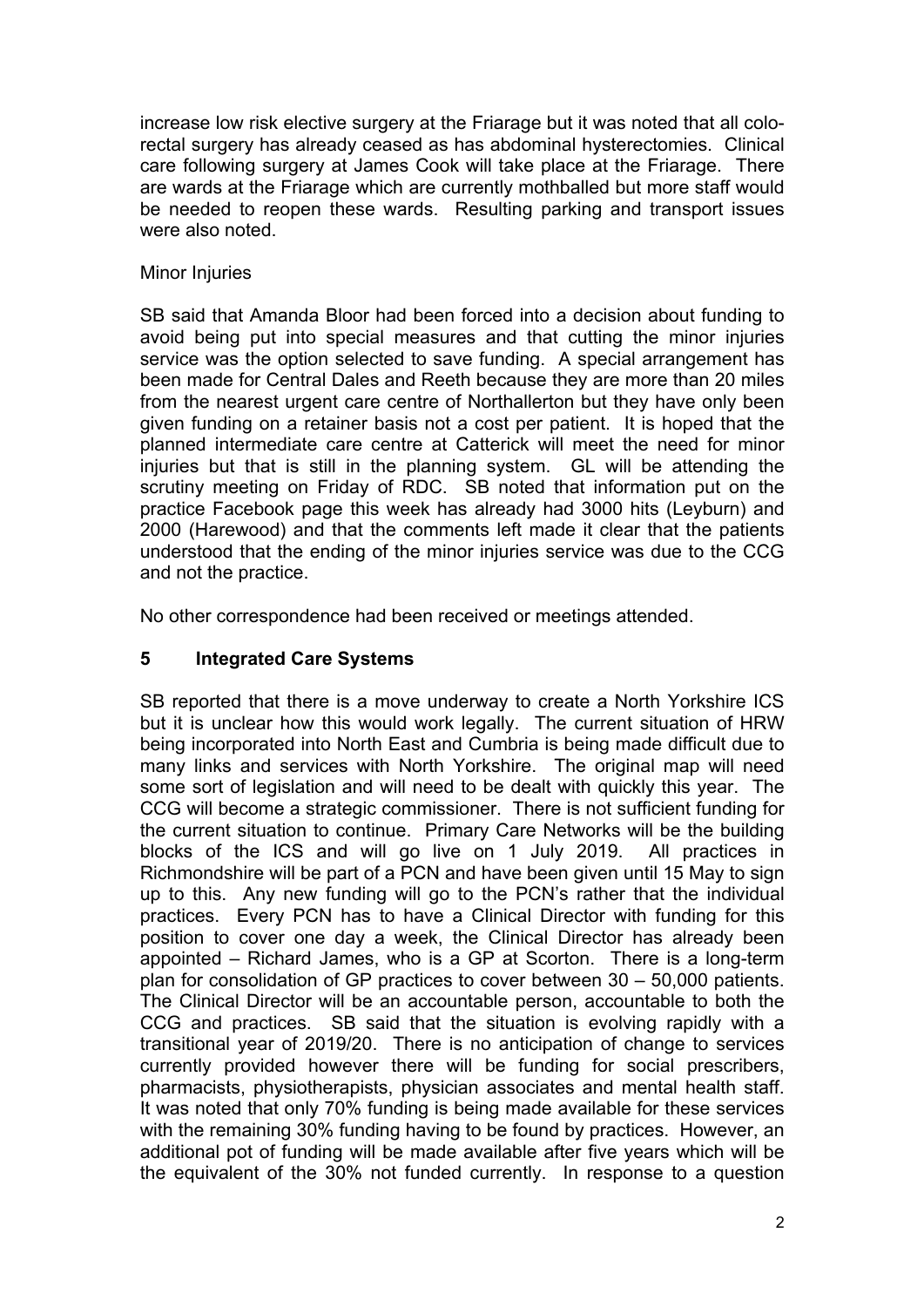about the difference between the current Advanced Nurse Practitioners and the proposed physician associates, SB said that ANP's are able to prescribe from a limited amount of medication and physician associates are not able to prescribe. More information about these roles is available on the BMA website.

# **6 Raising Awareness**

### a Committee Membership

All members confirmed they were willing to stand for another year. NW had spoken to two potential new members who are willing to stand when vacancies arise. It was felt that a maximum of ten members should serve on the committee. It was noted that TS will be standing down in October when he goes to medical school.

### b Rota

NW agreed to recirculate the rota. It was noted that the 'flu posters can be removed at the end of the month.

- c Future speakers/member presentations
- GL will ask Pete Summerfield to speak at a future meeting.
- d Date of Open Evening and AGM

Publicity Apr-Jun

a Posters

GL has produced the poster and SM has sized it down for placing in Leyburn Life.

b Articles

TS and NW have already prepared an article for Leyburn Life next month and will produce another one for the May issue.

c Website

NW will liaise with Harriet about publicity for the website.

e Facebook Page on PPG website

SM reported a good reaction to date and will put up a poster about the AGM nearer the date.